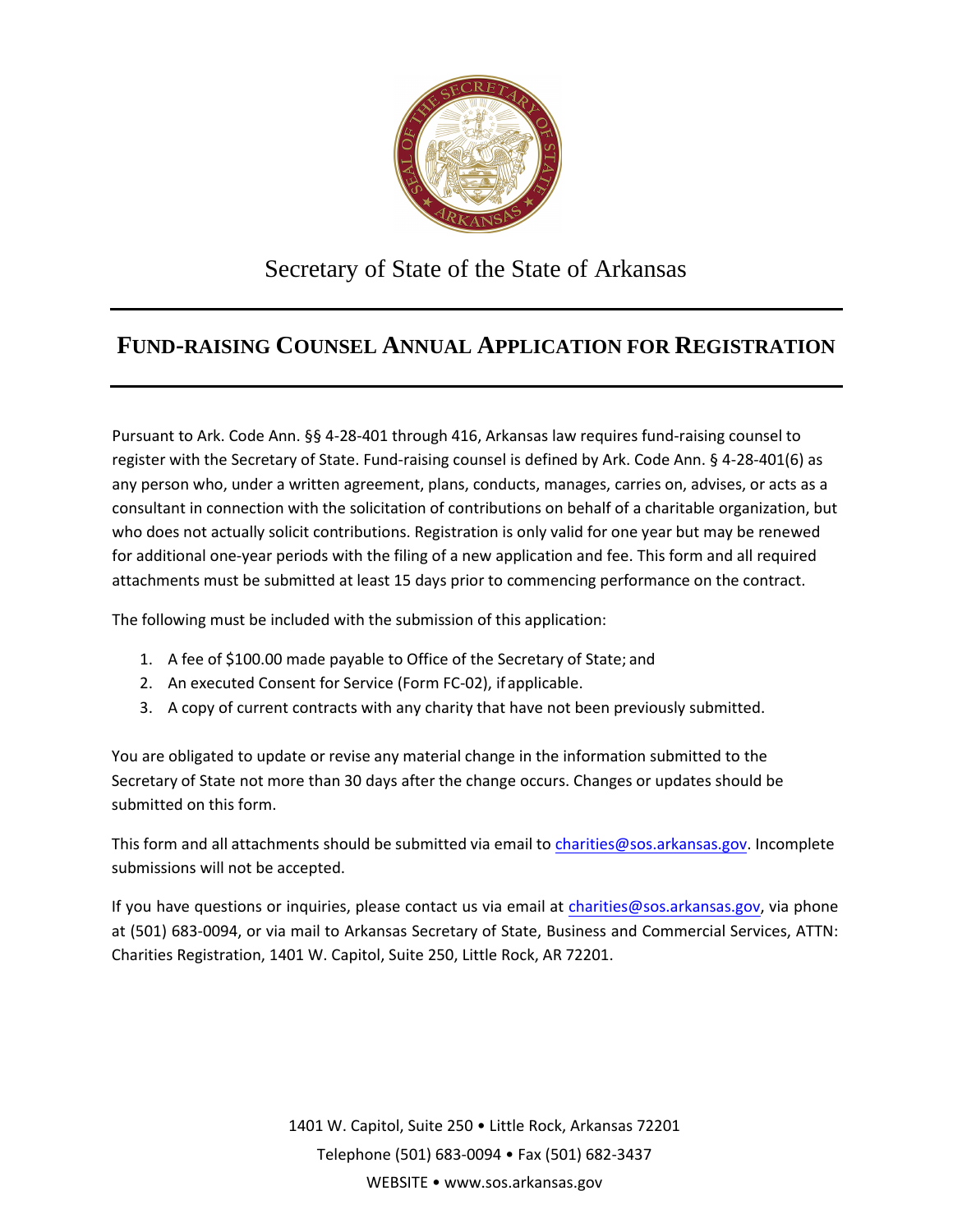| <b>Section I. Organization Information</b>                                          |  |                                        |     |  |  |
|-------------------------------------------------------------------------------------|--|----------------------------------------|-----|--|--|
| <b>Federal EIN</b>                                                                  |  |                                        |     |  |  |
| Legal Name                                                                          |  |                                        |     |  |  |
| Any Previous Legal Name(s)                                                          |  |                                        |     |  |  |
| <b>Mailing Address</b>                                                              |  |                                        |     |  |  |
| City                                                                                |  | State                                  | Zip |  |  |
| Physical Address (if different from mailing)                                        |  |                                        |     |  |  |
| City                                                                                |  | State                                  | Zip |  |  |
| Web Address                                                                         |  |                                        |     |  |  |
| Telephone Number                                                                    |  | Fax Number                             |     |  |  |
| Designated Contact for Correspondence                                               |  |                                        |     |  |  |
| Designated Contact's Phone Number                                                   |  | Designated Contact's Email Address     |     |  |  |
| State of Incorporation                                                              |  | Date of Incorporation or Establishment |     |  |  |
| Names of any programs or promotions by which you are or have ever been known:       |  |                                        |     |  |  |
|                                                                                     |  |                                        |     |  |  |
|                                                                                     |  |                                        |     |  |  |
|                                                                                     |  |                                        |     |  |  |
|                                                                                     |  |                                        |     |  |  |
| Other names, aliases, or fictitious names by which you are or have ever been known: |  |                                        |     |  |  |
|                                                                                     |  |                                        |     |  |  |
|                                                                                     |  |                                        |     |  |  |
|                                                                                     |  |                                        |     |  |  |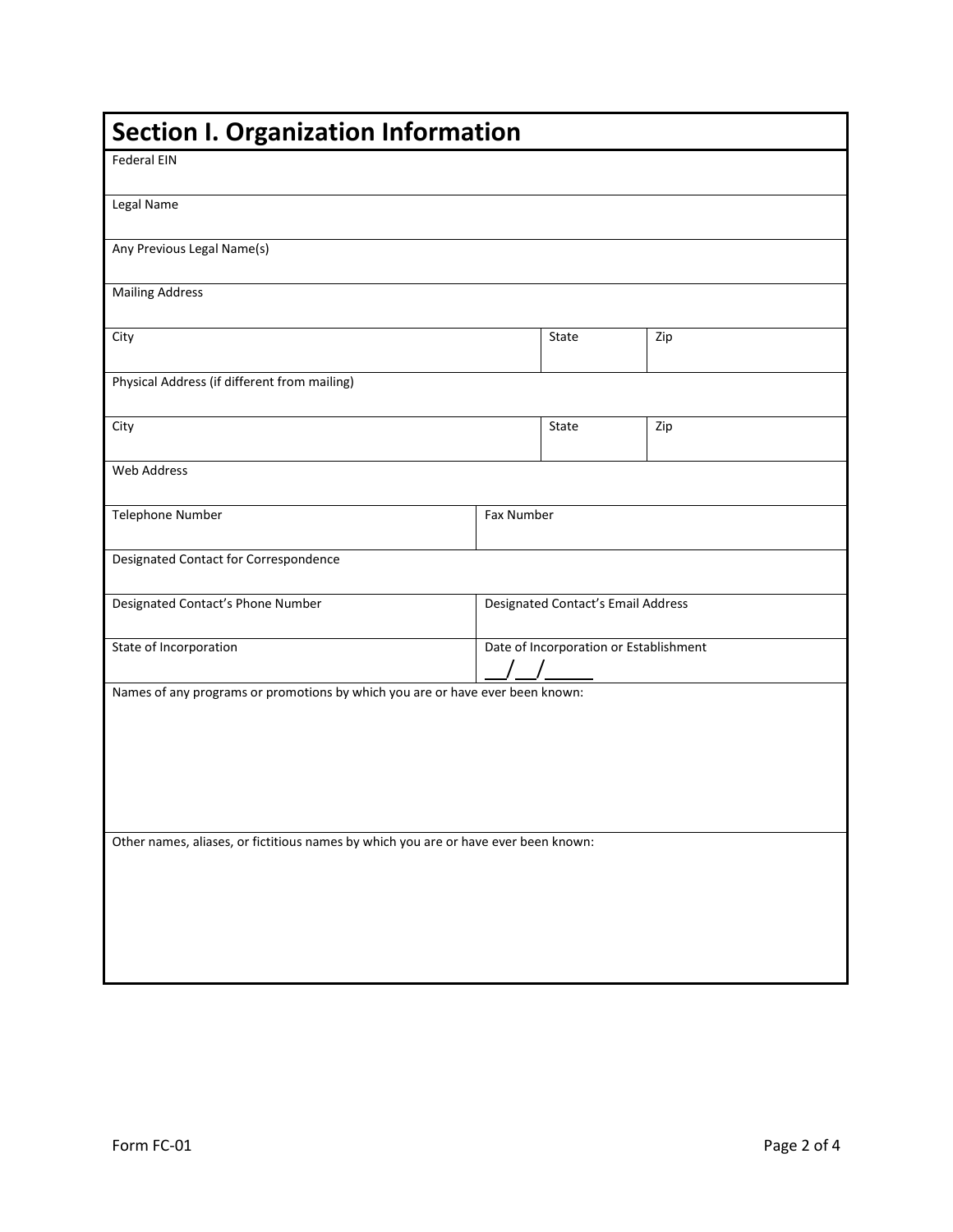| Section II. Regulatory Compliance and Ownership Information                                                                                                                                                                         |  |  |  |  |  |
|-------------------------------------------------------------------------------------------------------------------------------------------------------------------------------------------------------------------------------------|--|--|--|--|--|
| In what other states have you acted or are acting as a fund-raising counsel?                                                                                                                                                        |  |  |  |  |  |
|                                                                                                                                                                                                                                     |  |  |  |  |  |
|                                                                                                                                                                                                                                     |  |  |  |  |  |
|                                                                                                                                                                                                                                     |  |  |  |  |  |
| Have you ever had your registration denied, suspended, revoked, or enjoined by any governmental authority or any court?                                                                                                             |  |  |  |  |  |
| Yes<br>NO If yes, please attach a copy of any such judgment, notice, or order.                                                                                                                                                      |  |  |  |  |  |
| Have you ever been sued for fund-raising-related activities?                                                                                                                                                                        |  |  |  |  |  |
| Yes<br>NO If yes, please attach a copy of any applicable complaint, judgment, notice, or order.                                                                                                                                     |  |  |  |  |  |
| Have you ever entered into, or been subject to, any assurance of voluntary compliance, cease and desist order, or settlement                                                                                                        |  |  |  |  |  |
| with a governmental entity?                                                                                                                                                                                                         |  |  |  |  |  |
| Yes<br>NO If yes, please attach a copy of any such document.                                                                                                                                                                        |  |  |  |  |  |
| If you are an individual, have you ever been charged, arrested, or convicted of a crime other than a traffic violation?                                                                                                             |  |  |  |  |  |
| Yes<br>NO If yes, in what jurisdiction?                                                                                                                                                                                             |  |  |  |  |  |
| Have any officers, directors, partners, managers or you ever been sued for fund-raising-related activities?                                                                                                                         |  |  |  |  |  |
| Yes<br>NO If yes, please attach a copy of any applicable complaint, judgment, notice, or order.                                                                                                                                     |  |  |  |  |  |
| Have any officers, directors, partners, managers or you ever entered into, or been subject to, any assurance of voluntary                                                                                                           |  |  |  |  |  |
| compliance, cease and desist order, or settlement with a governmental entity?                                                                                                                                                       |  |  |  |  |  |
| Yes<br>NO If yes, please attach a copy of any such document.                                                                                                                                                                        |  |  |  |  |  |
| Have any officers, directors, partners, managers or you ever been charged, arrested, or convicted of a crime other than a traffic                                                                                                   |  |  |  |  |  |
| violation?                                                                                                                                                                                                                          |  |  |  |  |  |
| Yes<br>NO If yes, please list the name of the individual and in what jurisdiction.                                                                                                                                                  |  |  |  |  |  |
| You are required to provide the names, addresses, telephone numbers and percentage of ownership interest for all owners,<br>officers, directors, partners, managers, and supervisors of the applicant on a separate sheet of paper. |  |  |  |  |  |
| You are required to provide the names, addresses, and telephone numbers of all employees and agents who are actively<br>involved in fund-raising or related activities on behalf of the applicant on a separate sheet of paper.     |  |  |  |  |  |